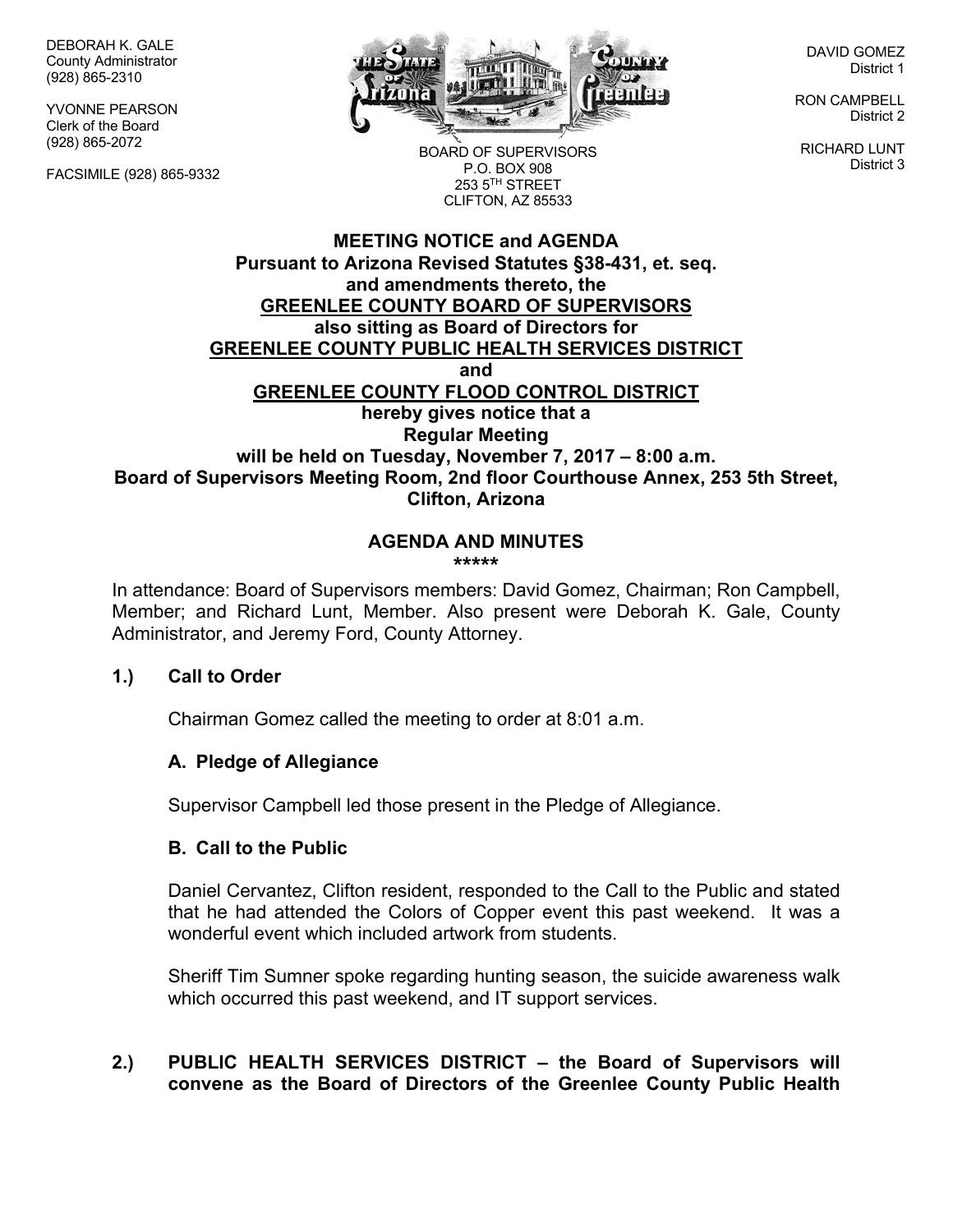# **Services District and will reconvene as the Board of Supervisors following consideration of these items:**

# **A. Tony Hines, Public Works Manager – Facilities/Fleet**

### **1. Consideration of approval to purchase a new ambulance utilizing the State Procurement Contract**

 Mr. Hines briefed the board on the current fleet of ambulances. Development of bid specifications for ambulances is very complicated. Utilization of the state contract allows the county to use the experts in the field and shorten the time frame for a replacement. Upon motion by Supervisor Lunt, seconded by Supervisor Campbell, and carried unanimously, the board approved the purchase of an ambulance utilizing the current state contract. Final documents will be brought back to the board for final approval. The funding source is the Public Health Services District.

# **B. Consent Agenda:**

- **1. Clerk of the Board: Consideration of approval of Public Health Services District expense warrants in excess of \$1,000.00**
- **2. Health & County Services Director: Consideration of approval of Amendment #6 of the Intergovernmental agreement with the Arizona Department of Health Services for the Healthy People Healthy Communities Program in the Health Department**

Upon motion by Supervisor Lunt, seconded by Supervisor Campbell, and carried unanimously, the Board approved the Public Health Services District Consent Agenda as presented.

**3.) FLOOD CONTROL DISTRICT – the Board of Supervisors will convene as the Board of Directors of the Greenlee County Flood Control District and will reconvene as the Board of Supervisors following consideration of these items:**

# **A. Consent Agenda:**

# **1. Clerk of the Board: Consideration of approval of Flood Control District expense warrants in excess of \$1,000.00**

Upon motion by Supervisor Lunt, seconded by Supervisor Campbell, and carried unanimously, the consent agenda was approved as presented.

# **4.) John Lieberenz, Javelina Chase Event Organizer**

# **A. 2018 Javelina Chase request for funding and support**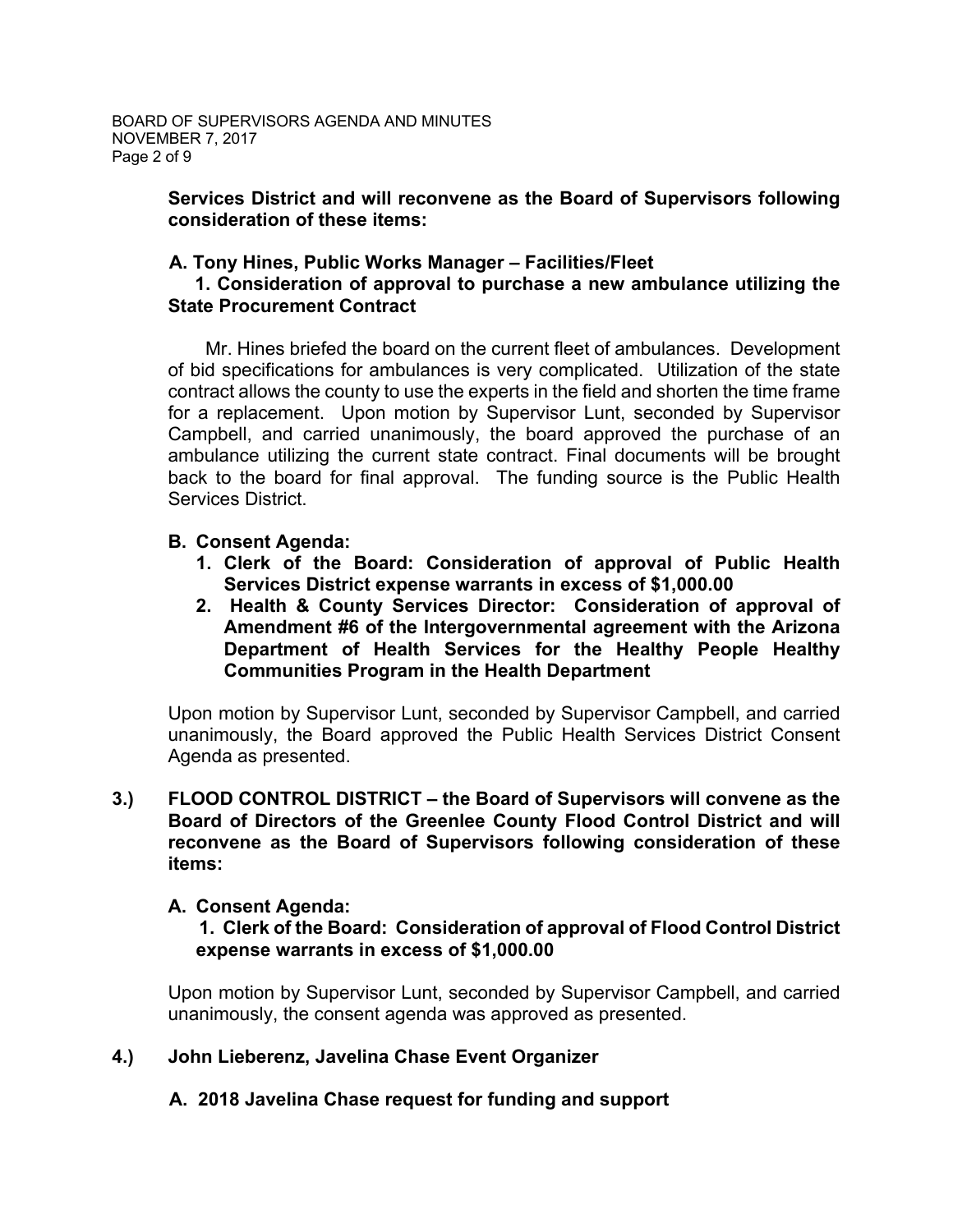Mr. John Lieberenz briefed the board on the plans for the 2018 Javelina Chase scheduled for early spring 2018. Plans are underway for a 5K race, as well as the road race which will culminate in the Arizona state champion as well as collegiate level racing. Events at the fairgrounds will include the annual bike rodeo for the kids. He thanked the board of supervisors for their prior support. Upon motion by Supervisor Lunt, seconded by Supervisor Campbell, and carried unanimously, the board of supervisors approved the use of county facilities and financial support in an amount not to exceed \$2,000.

### **5.) Tony Hines, Public Works Manager – Facilities/Fleet**

# **A. Consideration of award of bid for the replacement of the roof on the Exhibit Building at the Fairgrounds**

Mr. Hines presented the bids for the replacement of the roof on the Exhibit Building at the Fairgrounds.

|  | BIDDER: Contract West Roofing, Inc.                     | \$87,228.00 |
|--|---------------------------------------------------------|-------------|
|  | BIDDER: Premier Roofing & Waterproofing Co. \$65,000.00 |             |
|  | BIDDER: Town and Country Supply                         | \$67,181.22 |

 After review of the bids, upon motion by Supervisor Campbell, seconded by Supervisor Lunt and carried unanimously, the board awarded the bid to Premier Roofing in the amount of \$65,000.

# **6.) Philip Ronnerud, County Engineer**

### **A. Consideration of approval to install lightening protection system on the South Annex**

Mr. Ronnerud reviewed the proposal for the lightening protection for the South Annex. While this is not required to meet code, the consultant has recommended that the county install the protection based on the amount of sensitive telecommunication and computer equipment located at the South Annex. Funding for the lightening protection will come from Fund 802. Upon motion by Supervisor Lunt, seconded by Supervisor Campbell, and carried unanimously, the board approved the installation of the lightening protection system for the South Annex in an amount not to exceed \$ 35,000.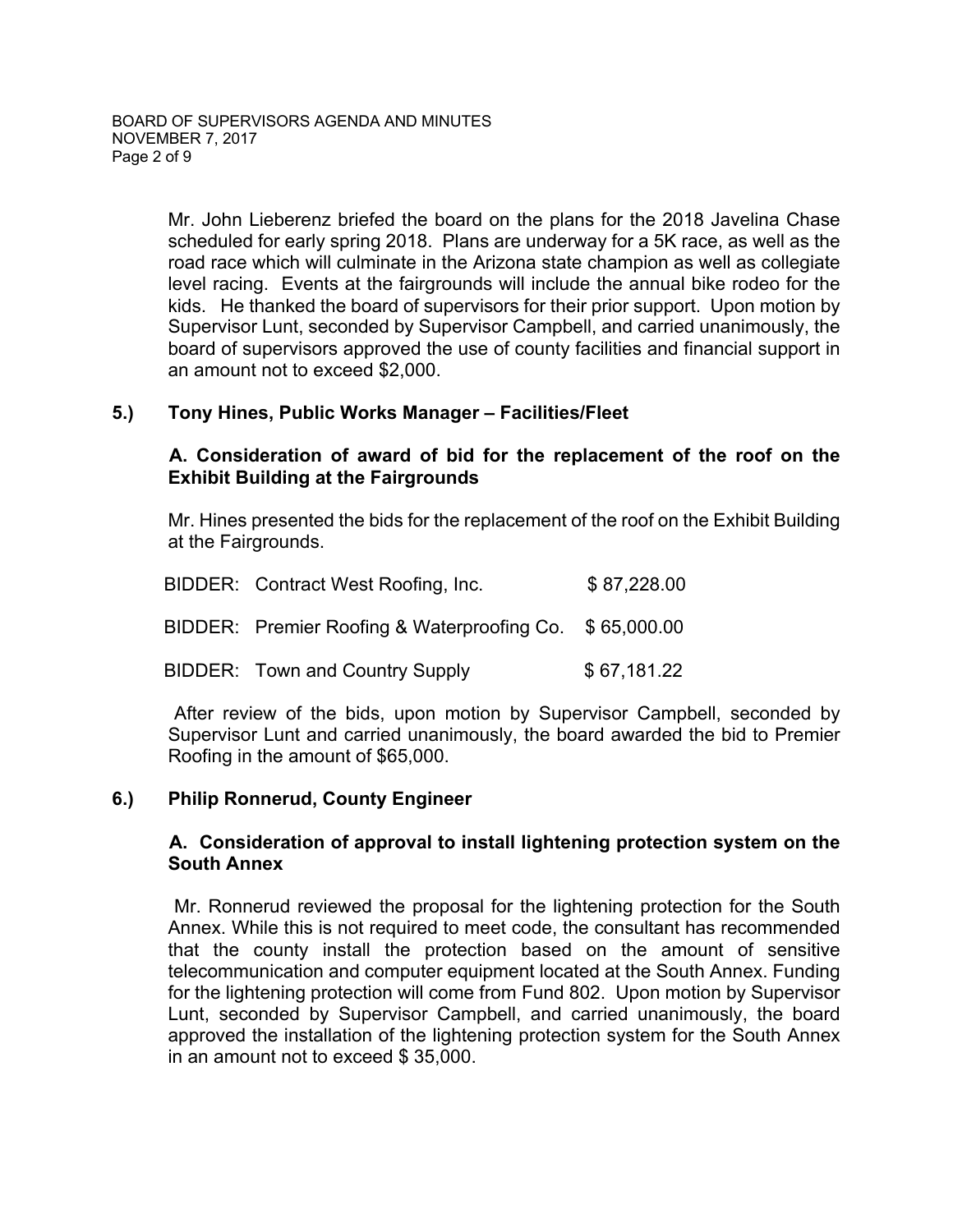BOARD OF SUPERVISORS AGENDA AND MINUTES NOVEMBER 7, 2017 Page 2 of 9

# **7.) Kay Gale, County Administrator**

Ms. Gale reviewed the calendar of events. The annual Association of Counties Conference will be held in Chandler November  $14<sup>th</sup> - 17<sup>th</sup>$ . The Chamber of Commerce mixer will be held on November 14<sup>th</sup> at PJ's. Greenlee County will host the Small County Forum in December.

# **8.) Consent Agenda**

 **A. Clerk of the Board: Consideration of approval of minutes to previous meetings: 10/18/2017; 10/30/2017**

- **B. Clerk of the Board: Consideration of approval of expense warrants in excess of \$1,000.00 – Voucher 1031**
- **C. Chief Finance Officer: Consideration of approval of general fund loans in the amount of \$699.46 to be reimbursed upon receipt of funds: Fund 118 - \$666.00; Fund 237 - \$33.46**
- **D. Public Works: Consideration of approval of Employee Transaction Forms: T. Christner, Operations Tech II; D. Martinez, Operations Tech II**
- **E. County Sheriff: Consideration of approval of Employee Transaction Forms: C. Glosser-Perez, Detention Officer**
- **F. Superior Court Clerk: Consideration of approval of the Letter of agreement with nCourt for debit and credit card services and equipment to be used for payment of fees**
- **G. Justice of the Peace, District #1: Consideration of approval of the Letter of agreement with nCourt for debit and credit card services and equipment to be used for payment of fees**
- **H. Public Works Manager – Facilities/Fleet: Consideration of approval of the Equipment Maintenance Services Agreement with Empire Southwest LLC for heavy equipment fleet**
- **I. Public Works Manager – Facilities/Fleet: Consideration of approval of Amendment III of the Total Maintenance & Repair Service Agreement with Empire Southwest LLC to include the D8T Track Tractor**
- **J. IT Manager: Consideration of approval to purchase ESRI Enterprise server licensing in an amount not to exceed \$26,500.00 with budgeted general funds**
- **K. IT Manager: Consideration of approval to purchase Spillman modules for the Sheriff's Department for IBR reporting, Mobile Arrest Form and Mobile Field report with Field Interview licenses in an amount not to exceed \$39,200.00 to be paid with budgeted general funds**
- **L. IT Manager: Consideration of approval to purchase a new Spllman server for the Sheriff's Department including professional services to migrate program data to the new server in an amount not to exceed \$61,855.00 with budgeted general funds**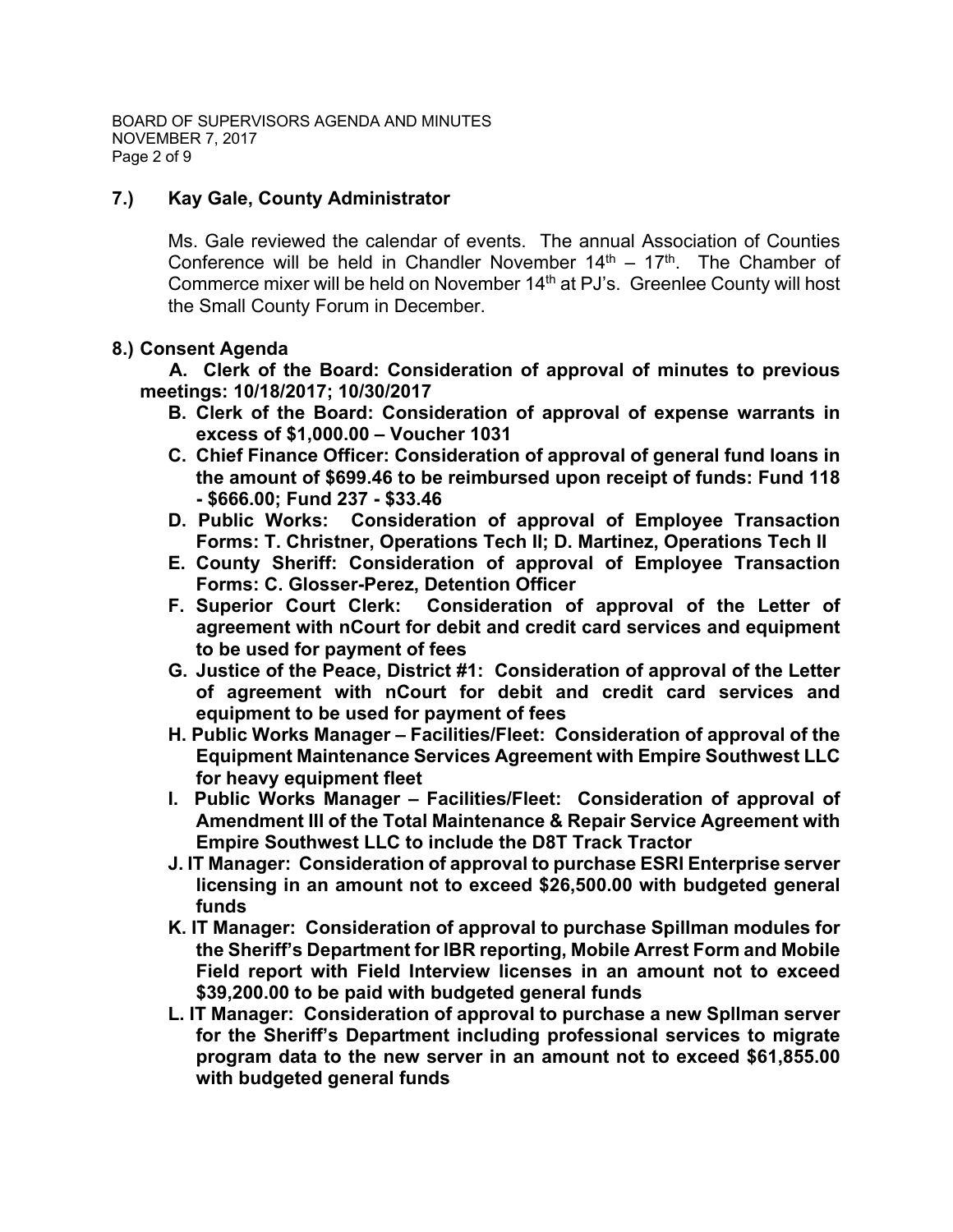- **M. IT Manager: Consideration of approval to purchase six (6) new servers to update and upgrade the ALERT System, Public Works, Stanley door/ID program, Network Performance Monitoring, GIS and TRACS programs in an amount not to exceed \$46,200.00 to be paid with budgeted general funds**
- **N. Clerk of the Board: Consideration of approval of Employee Transaction Forms: T. Nez, Administrative Assistant; B. Figueroa, Administrative Assistant**

Upon motion by Supervisor Lunt, seconded by Supervisor Campbell, and carried unanimously, the Board approved the Consent Agenda with the exception of agenda items K and L.

Upon motion by Supervisor Lunt, seconded by Supervisor Campbell, and carried unanimously, consent agenda items K and L are tabled until the November 21, 2017 board meeting.

### **9.) Supervisor Reports**

#### **Supervisor Ron Campbell**

# **A. County Supervisors Association Legislative Summit**

 Supervisor Campbell commended Maricopa County as hosts for the summit. The CSA board, as usual, reviewed several proposals for consideration for the upcoming legislative session and ended with approval of seven issues that are of importance to county government.

#### **Supervisor Richard Lunt A. Arizona State Transportation Board meeting**

Supervisor Lunt attended the State Transportation Board meeting held in Prescott. He thanked the state board for resurfacing Hwy 70/75, discussed the Campbell Blue Bridge, Zorilla Bridge, Hwy 70 as a cycle route, and the Coronado Trail as a motorcycle route as listed in Favorite Ride magazine. He invited the board to hold one of their monthly meetings in Greenlee County.

# **B. County Supervisors Association Legislative Summit**

Supervisor Lunt reiterated Mr. Campbell's comments regarding the summit. He thanked the CSA staff for their ongoing efforts on behalf of all counties.

# **C. Bureau of Land Management Travel Management meeting**